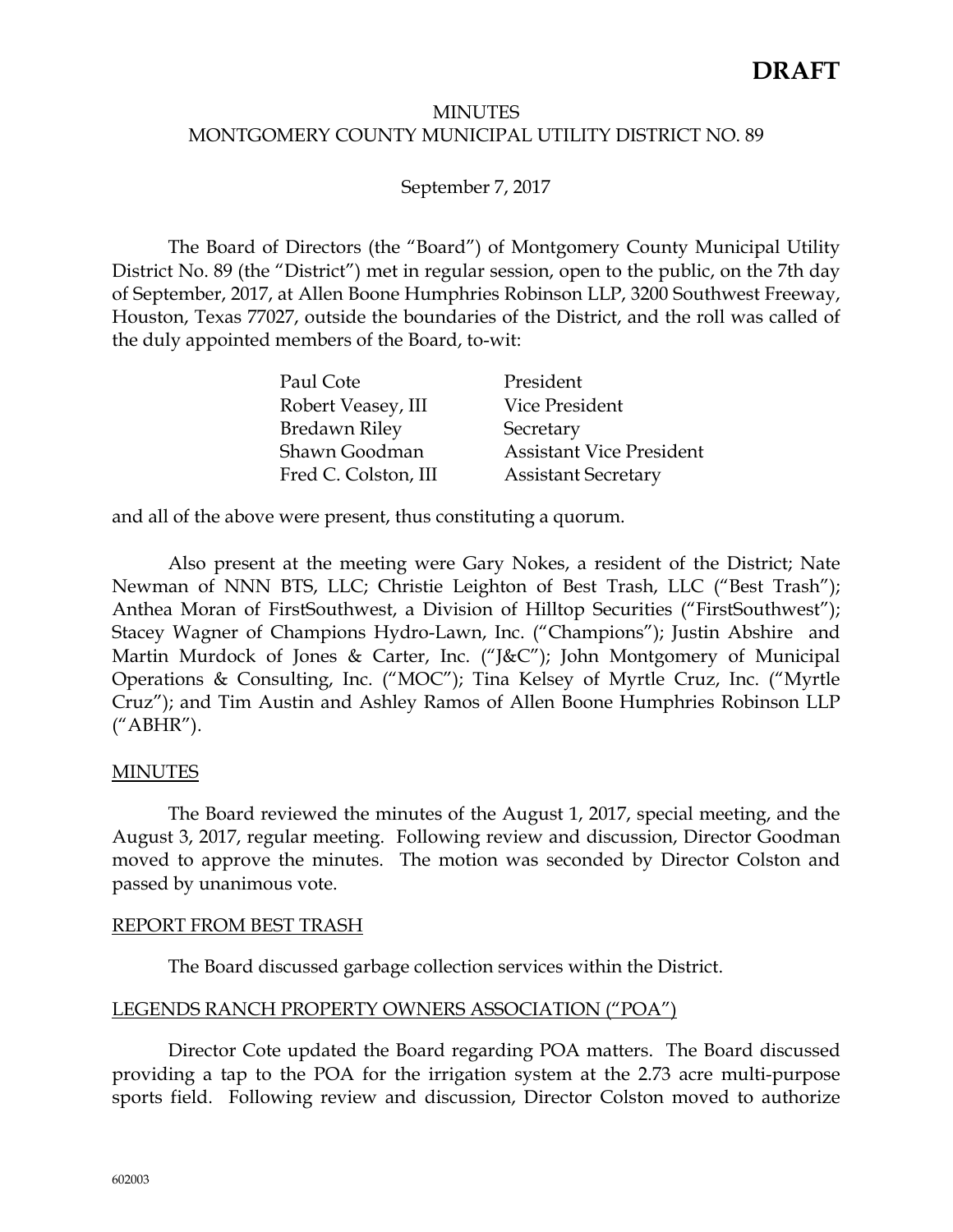J&C and MOC to provide the POA with a tap for the irrigation system. Director Goodman seconded the motion, which carried by unanimous vote.

# PUBLIC HEARING REGARDING DISTRICT'S TAX RATE, ORDER LEVYING TAXES, AND AMENDMENT TO INFORMATION FORM

Ms. Moran presented and reviewed tax rate analyses for various homestead exemptions, including a report regarding outstanding bonds, copies of which are attached. Discussion ensued.

The Board conducted a public hearing regarding the District's 2017 tax rate adoption. The Board noted that the District published a total tax rate of \$0.8828 per \$100 of assessed valuation, consisting of \$0.58 to provide for debt service requirements and \$0.3028 to provide for maintenance and operations. Mr. Austin then opened the public hearing. No members of the public came forward to make comments. Mr. Austin then closed the public hearing.

After discussion, Director Goodman moved to adopt an Order Levying Taxes ("Order") providing for a 2017 tax rate of \$0.58 per \$100 of assessed valuation to provide for the District's debt service requirements and a tax rate of \$0.3028 per \$100 of assessed valuation to provide for maintenance and operations, for a total 2017 tax rate of \$0.8828 per \$100 of assessed valuation, and to approve the Amendment to Information Form to be filed with the Montgomery County Deed Records and the Texas Commission on Environmental Quality ("TCEQ"). The motion was seconded by Director Colston and carried by unanimous vote.

## BOOKKEEPER'S AND TAX ACCOUNT REPORT

Ms. Kelsey presented the bookkeeper's report, including information on the tax account, and submitted the bills for the Board's review. Copies of the bookkeeper's report and tax account report are attached. Following review and discussion, Director Veasey moved to approve the bookkeeper's report. Director Colston seconded the motion, which carried by unanimous vote.

## ADOPT AMENDED BUDGET FOR THE FISCAL YEAR END AUGUST 31, 2018

The Board took no action on this agenda item.

# CONDUCT ANNUAL REVIEW OF INVESTMENT POLICY AND ADOPT RESOLUTION REGARDING ANNUAL REVIEW OF INVESTMENT POLICY

The Board deferred discussion on this agenda item.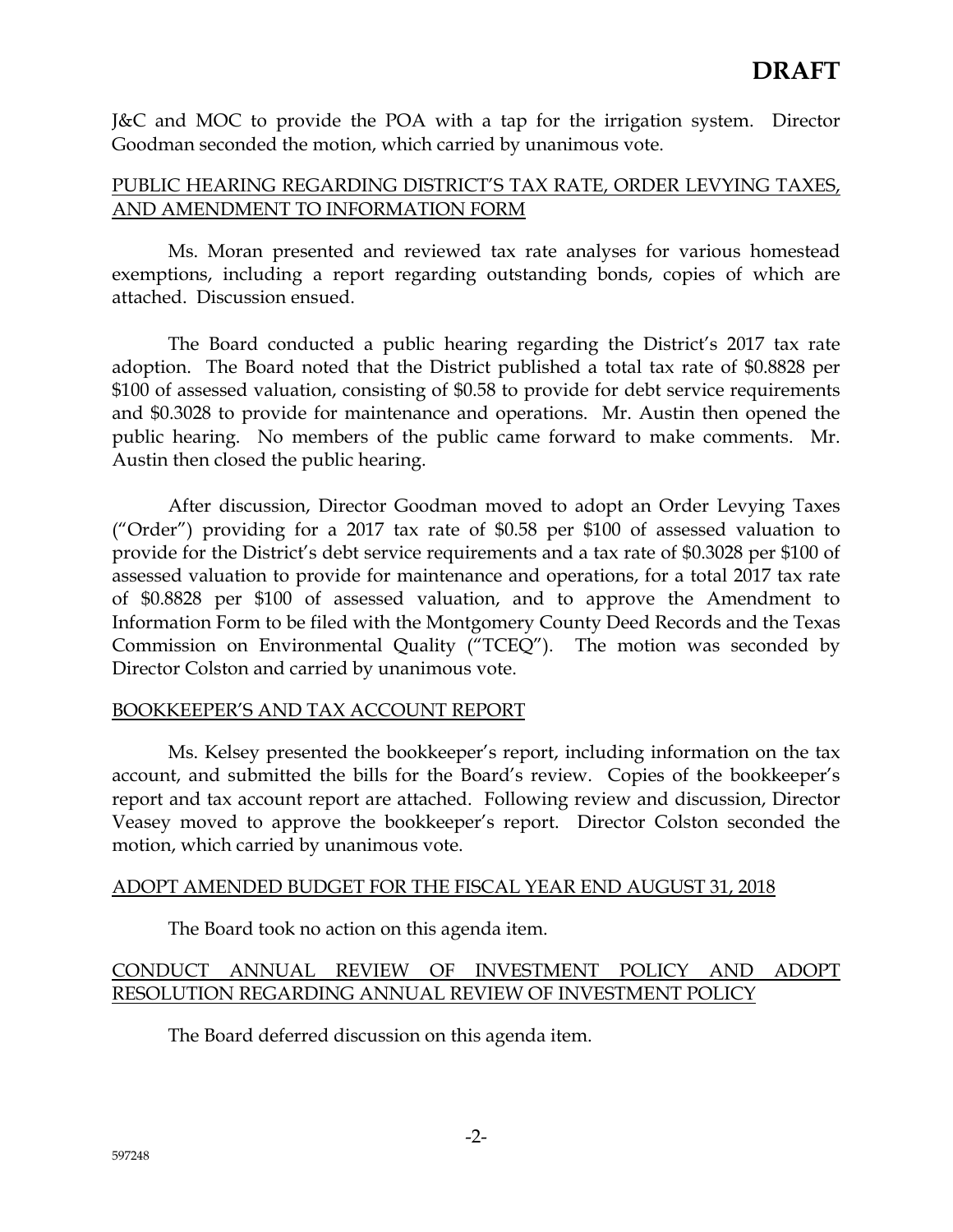# ADOPT RESOLUTION ESTABLISHING THE AUTHORIZED DEPOSITORY INSTITUTIONS AND ADOPTING LIST OF QUALIFIED BROKER/DEALERS WITH WHOM THE DISTRICT MAY ENGAGE IN INVESTMENT TRANSACTIONS

The Board deferred discussion on this agenda item.

## REPORT ON DRAINAGE CHANNEL MAINTENANCE

Ms. Wagner reported on drainage channel maintenance.

## ENGINEER'S REPORT

Mr. Abshire presented and reviewed with the Board the engineer's report, a copy of which is attached.

Mr. Abshire updated the Board on the 1.5 acre Aldine Westfield Tract for the proposed early childhood development center, The Learning Experience, and a medical clinic, stating construction is underway. He stated the developer's engineer will need to send revised drawings that have been approved by all agencies prior to the District providing approval on the public water and sanitary sewer extensions to serve this tract. Mr. Newman discussed the District's commercial tap fees and requested a lower tap fee for the commercial development than is provided in the Rate Order. The Board discussed amending the Rate Order to lower commercial tap fees. Following review and discussion, the Board took no action, thereby leaving the commercial tap fees as is and to not amending the District's Rate Order.

Mr. Abshire reported on the joint/central drainage facility berm wall and stormwater pump station grate improvements. He stated Spring Creek Utility District ("SCUD") executed contracts with Lindsey Construction, Inc. at the August 21, 2017 Board meeting and the contract is underway. Mr. Abshire stated the weir may have sustained additional damages during Hurricane Harvey. He stated J&C is continuing to work with the Federal Emergency Management Agency to receive funding.

## DISCUSS WATER CAPACITY REQUEST FROM MONTGOMERY COUNTY MUNICIPAL UTILITY DISTRICT NO. 88 ("MUD 88")

 Mr. Abshire reported on MUD 88's request for water capacity from the District and SCUD to fulfill their planned development needs. He stated MUD 88 has engaged an auditor to assist with incorporating inflation, depreciation, and bond interest into a revised preliminary pricing structure.

## PAY ESTIMATES, CHANGE ORDERS, AND FINAL ACCEPTANCE FOR WASTEWATER TREATMENT PLANT ("WWTP")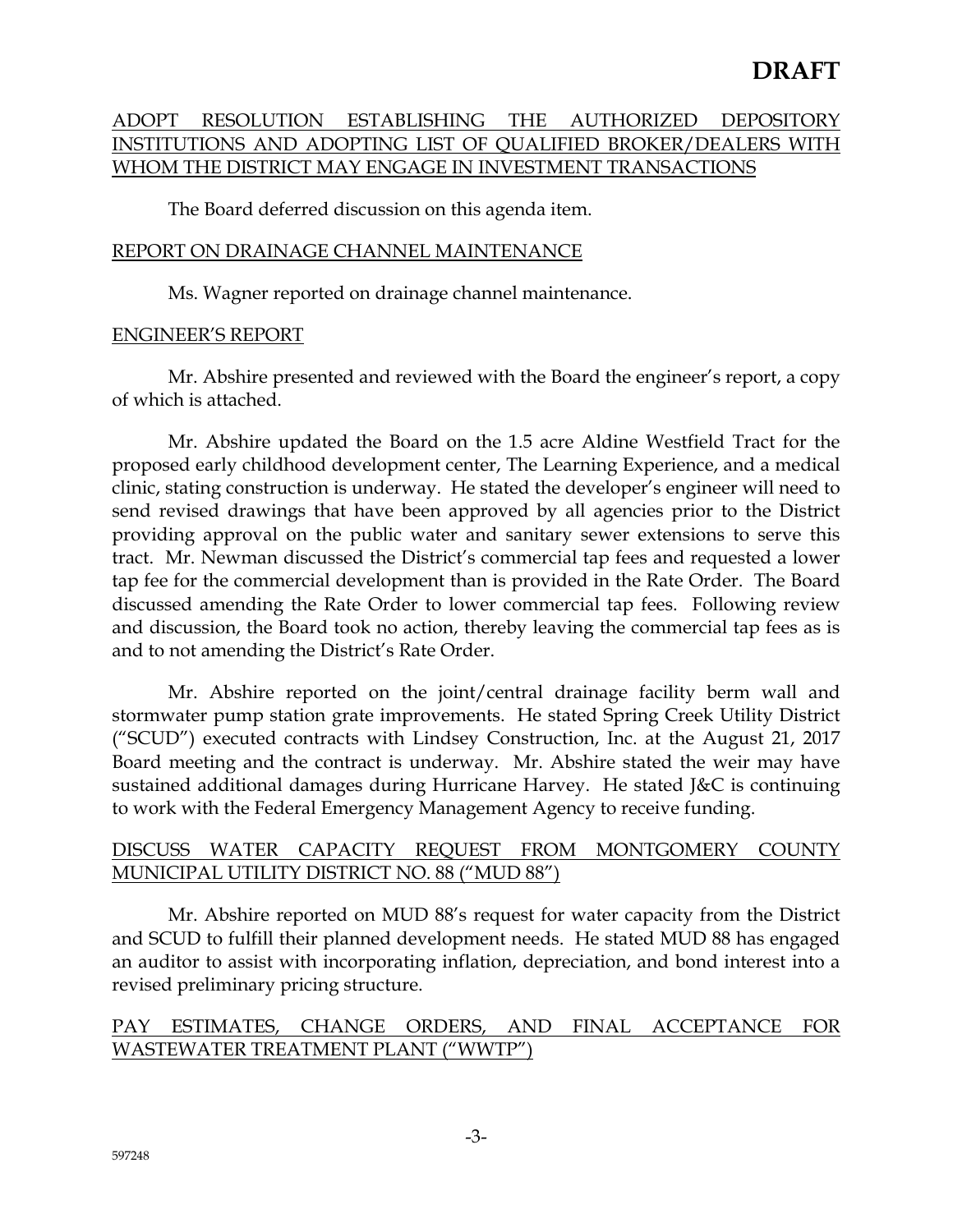Mr. Abshire reported on the construction of the WWTP. He presented and reviewed Pay Estimate No. 16 and Final in the amount of \$188,470.00 to Bryan Construction Co. Following review and discussion, the Board concurred to hold approval of Pay Estimate No. 16 and Final in the amount of \$188,470.00 to Bryan Construction Co.

Mr. Abshire stated the District's Texas Pollutant Discharge Elimination System ("TPDES") permit for the wastewater treatment plant expires on July 1, 2018. He stated J&C requests Board authorization to begin preparation of the permit renewal package. Mr. Abshire added the total estimated cost to prepare the permit renewal package and obtain the permit is approximately \$20,000, including publication fees, lab fees, and the application fee. Following review and discussion, Director Veasey moved to authorize J&C to prepare the TPDES permit renewal package. Director Riley seconded the motion, which carried by unanimous vote.

#### LONG-TERM PLAN

Mr. Abshire reviewed with the Board an updated Long-Term Plan, a copy of which is included in the engineer's report.

#### STORM WATER PERMITTING MATTERS

Mr. Abshire updated the Board regarding storm water permitting matters stating J&C is continuing with year 3 administrative services, which ended on August 31, 2017. He stated J&C is preparing the Permit Year 3 Annual Report.

#### OPERATOR'S REPORT

Mr. Montgomery presented and reviewed with the Board a copy of the monthly operator's report for the month of August 2017, a copy of which is attached. He stated that the ratio of water billed versus produced for the period from July 14, 2017, to August 15, 2017, was 98%. Mr. Montgomery then presented two accounts requested to be written off as uncollectable.

The Board discussed the water smart event in conjunction with the Fall Festival.

The Board discussed upgrading the controllers at the pump station.

Following discussion, Director Colston moved to approve the operator's report, including the two accounts to be written off as uncollectible. The motion was seconded by Director Veasey and carried unanimously.

## TERMINATION OF WATER SERVICE

 Mr. Montgomery presented a list of delinquent customers. He suggested the Board waive delinquent account cut-offs for a period of time due to the effects of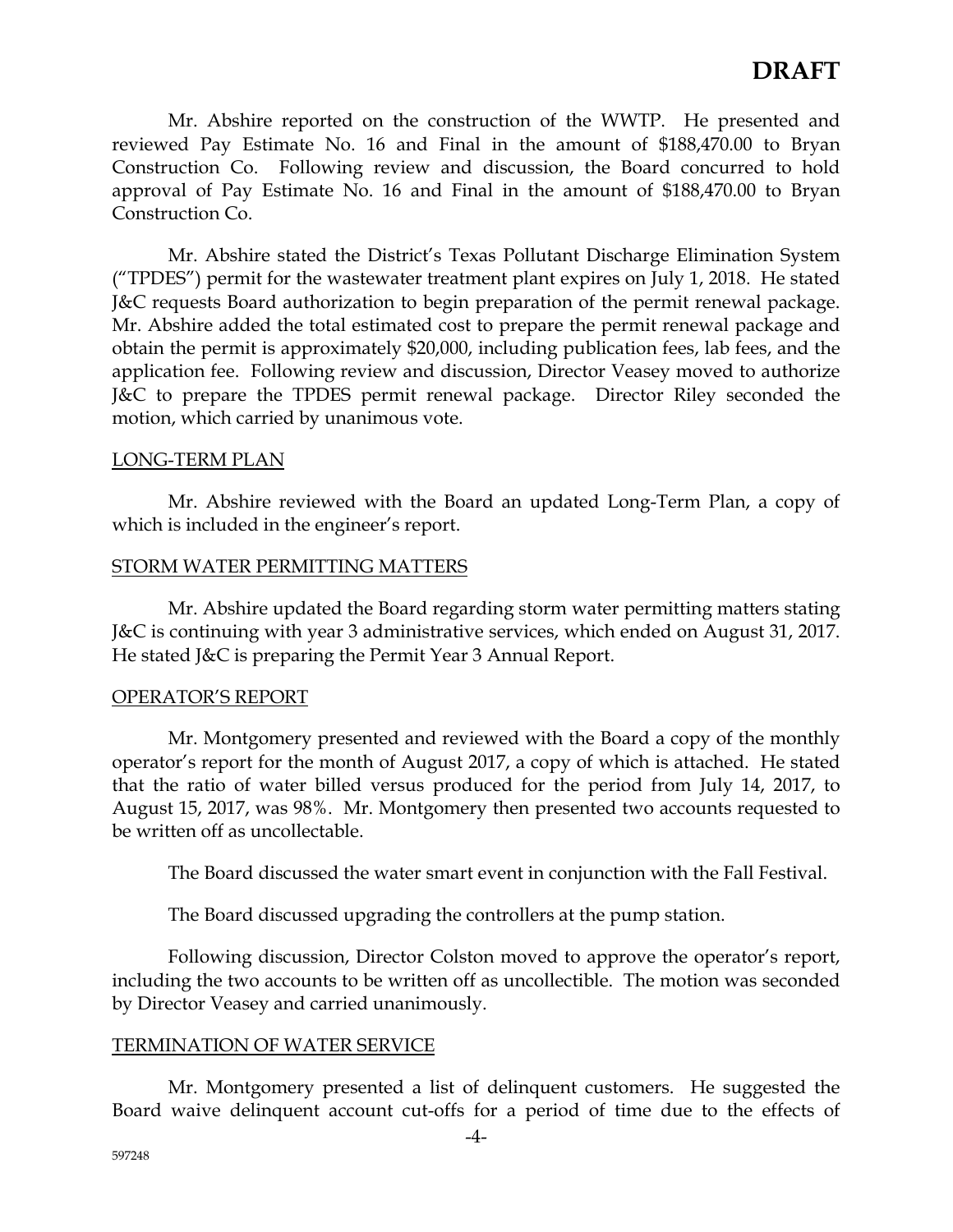Hurricane Harvey. Following review and discussion, Director Colston moved to authorize MOC to waive delinquent account cut-offs for sixty days and authorized MOC to provide payment plans to customers upon customer request. The motion was seconded by Director Veasey and passed by unanimous vote.

## DISCUSS MATTERS RELATED TO MONTGOMERY COUNTY PRECINT 3

There was no discussion on this agenda item.

## REPORT FROM ADVISORY BOARD

There was no discussion of advisory Board matters.

CONVENE IN EXECUTIVE SESSION PURSUANT TO SECTION 551.071, TEXAS GOVERNMENT CODE, TO CONDUCT A PRIVATE CONSULTATION WITH ATTORNEY TO DISCUSS PENDING OR CONTEMPLATED LITIGATION OR A SETTLEMENT OFFER

The Board convened in executive session at 12:30 p.m.

## RECONVENE IN OPEN SESSION AND AUTHORIZE APPROPRIATE ACTION

The Board reconvened in open session at 12:38 p.m. Director Colston moved to authorize the attorney to notify Bryan Construction Co. of the District's offer to settle the final pay estimate for the full amount, less lease payments and engineering fees. The motion was seconded by Director Goodman and passed unanimously.

There being no further business to come before the Board, the Board meeting was adjourned.

(SEAL) Secretary, Board of Directors